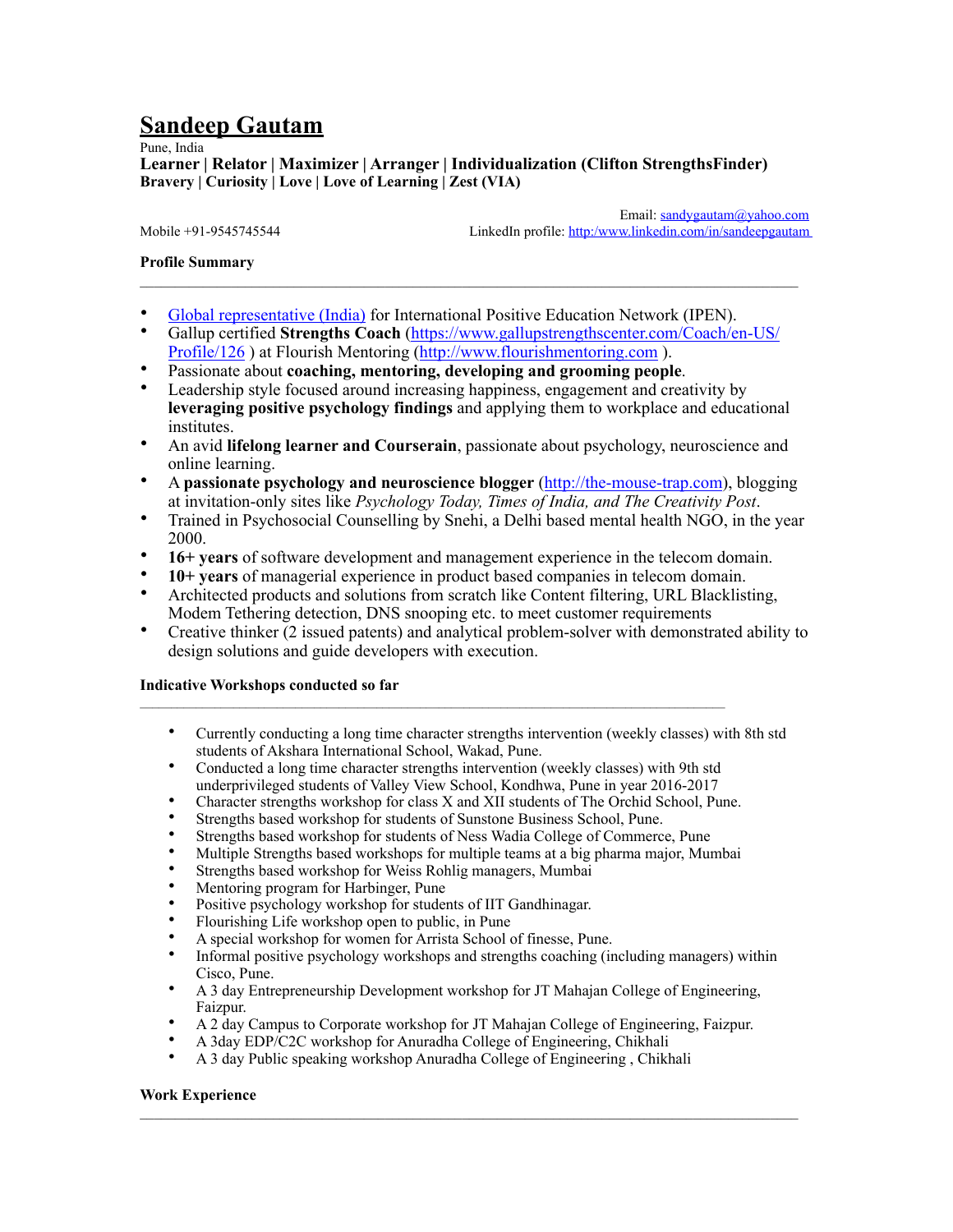**Founder and Chief Mentor, Flourish Mentoring, Pune, India**  Jan 2015 onwards

**Manager, Software Development** at **Cisco systems ltd., Pune, India** Mar 2010 to Dec 2014

**First attempt at Flourish Mentoring, Pune, India.** Sep 2009 to Feb 2010

**Distinguished Member Technical Staff (DMTS)** at **Starent Networks Pvt Ltd., Pune, India**  July 2006- to Aug 2009

**Group Manager** at **Redknee Technologies Ltd., Pune, India**  Nov 2005- July 2006

**Technical Leader at Reliance Infocomm Ltd., DAKC, Navi Mumbai, India** Jan 2005- Nov 2005

**Technical Leader** at **Hughes Software Systems Ltd., Gurgaon, India** Nov 1998- March 2004

**Software Engineer** at **Daewoo Telecom Ltd., Gurgaon, India** SS7 group July 1998- Aug 1998

## **Academic qualifications**

- *Executive Program in Leadership and Management* from **IIM Calcutta. (2013)**
- *Bachelor of Technology* in **Computer Science and Engineering** from **IIT Delhi. (1998)**

**Positive Psychology education** 

- Certificate in *Foundations of Positive Psychology* from **University of Penn. (2010)**
- **Gallup-certified strengths coach (certificate issued May 2014)**
- 96 % marks in **'***The Science of Happiness'* from **The University of Berkeley, edX**
- Completed **'***Cultivating a Character Strengths Focus'* from **Wholebeing Institute/VIA**
- Completed **'***Finding the Power in Self-Control'* Master Class with **Roy Baumiester, MentorCoach.**

 $\mathcal{L}_\mathcal{L} = \mathcal{L}_\mathcal{L}$ 

**Independent Coursework (MOOC's)** 

### **Leadership and Strategy**

- **Inspiring Leadership through Emotional Intelligence**, Case Western Reserve University, Coursera
- **Leading Strategic Innovation in Organizations**, Vanderbilt University, Coursera
- **Innovation for Powerful Outcomes**, Swinburne University of Technology, Open2Study
- **Creativity, Innovation and Change,** The Pennsylvania State University, Coursera
- **Model Thinking**, Univ. of Michigan, Coursera
- **Game Theory**, Stanford University/The University of British Columbia, Coursera
- **Foundations of Business Strategy**, University of Virginia, Coursera
- **Competitive Strategy**, LMU, Coursera
- **Advanced Competitive Strategy,** LMU, Coursera
- **On Strategy: What Managers Can Learn from Great Philosophers,** Ecole Centrale Paris, Coursera
- **DQ101: Introduction to Decision Quality,** Strategic Decisions Group**,** NovoEd
- **Critical Perspectives on Management,** IE business school, Coursera

#### **Psychology and Neuroscience**

- **The Science of Happiness,** University of Berkeley, edX
- **A Beginner's Guide to Irrational Behavior**, Duke University, Coursera
- **Teaching Character and Creating Positive Classrooms,** Relay Graduate School of Education, Coursera
- **Applying Principles of Behavior in the K-12 Classroom,** University of Houston System, Coursera
- **Resilience in Children Exposed to Trauma, Disaster and War: Global Perspectives,** University of Minnesota, Coursera